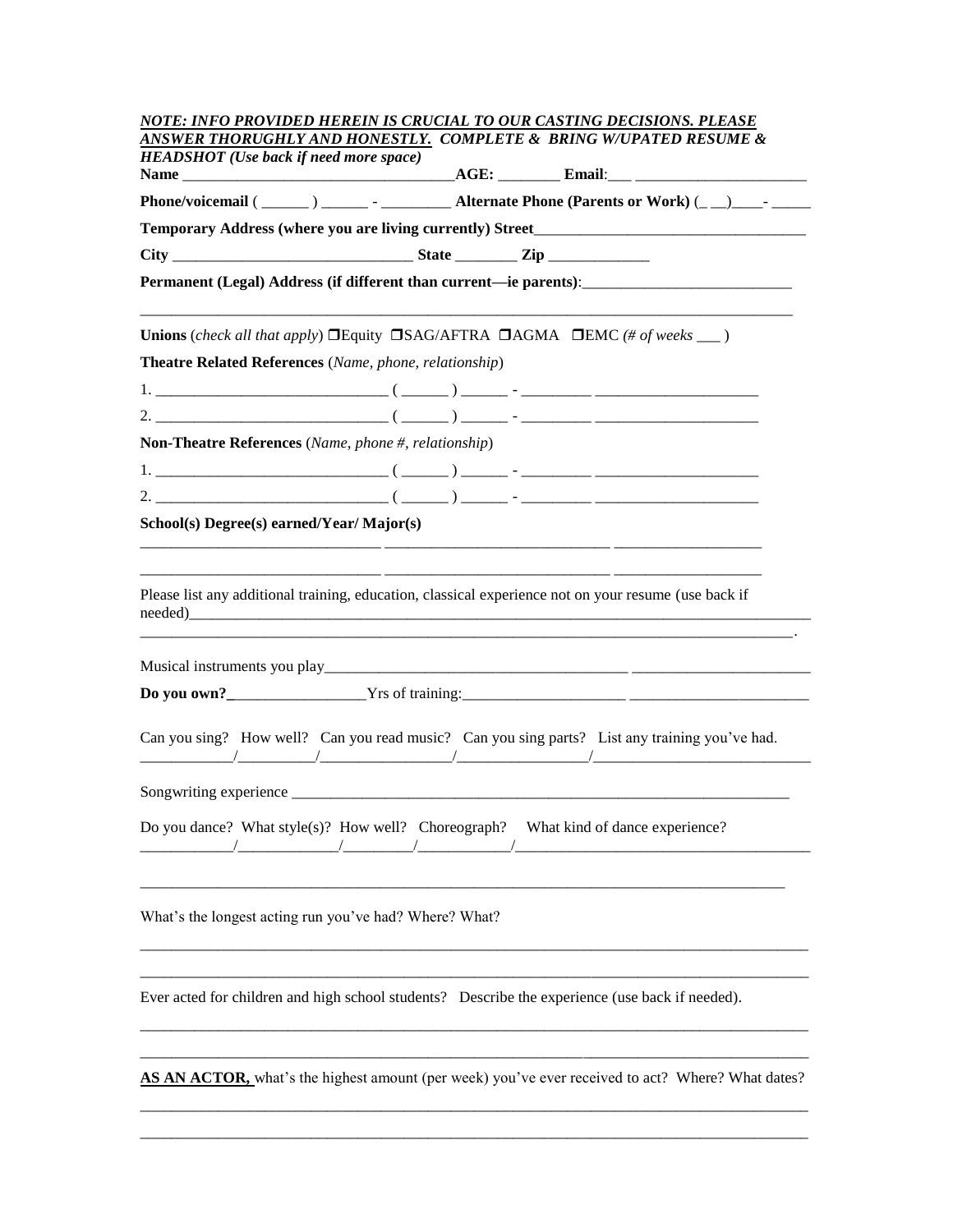Longest term of employment of any kind? Describe job.

Sampling of non-theatre jobs you've held.

Most difficult job you've ever had? Why was it tough?

Favorite kind of boss you've worked for and why.

Least favorite kind of boss you've worked for and why.

Qualities you like in actors you work with.

Qualities you don't like in actors you work with.

Qualities you like in directors you've worked with.

Qualities you don't like in directors you've worked with.

Self assessment--Greatest acting strengths

Self assessment--Greatest acting weaknesses

What are your DREAM ROLES? (The kind of roles you REALLY want to play--even if they don't make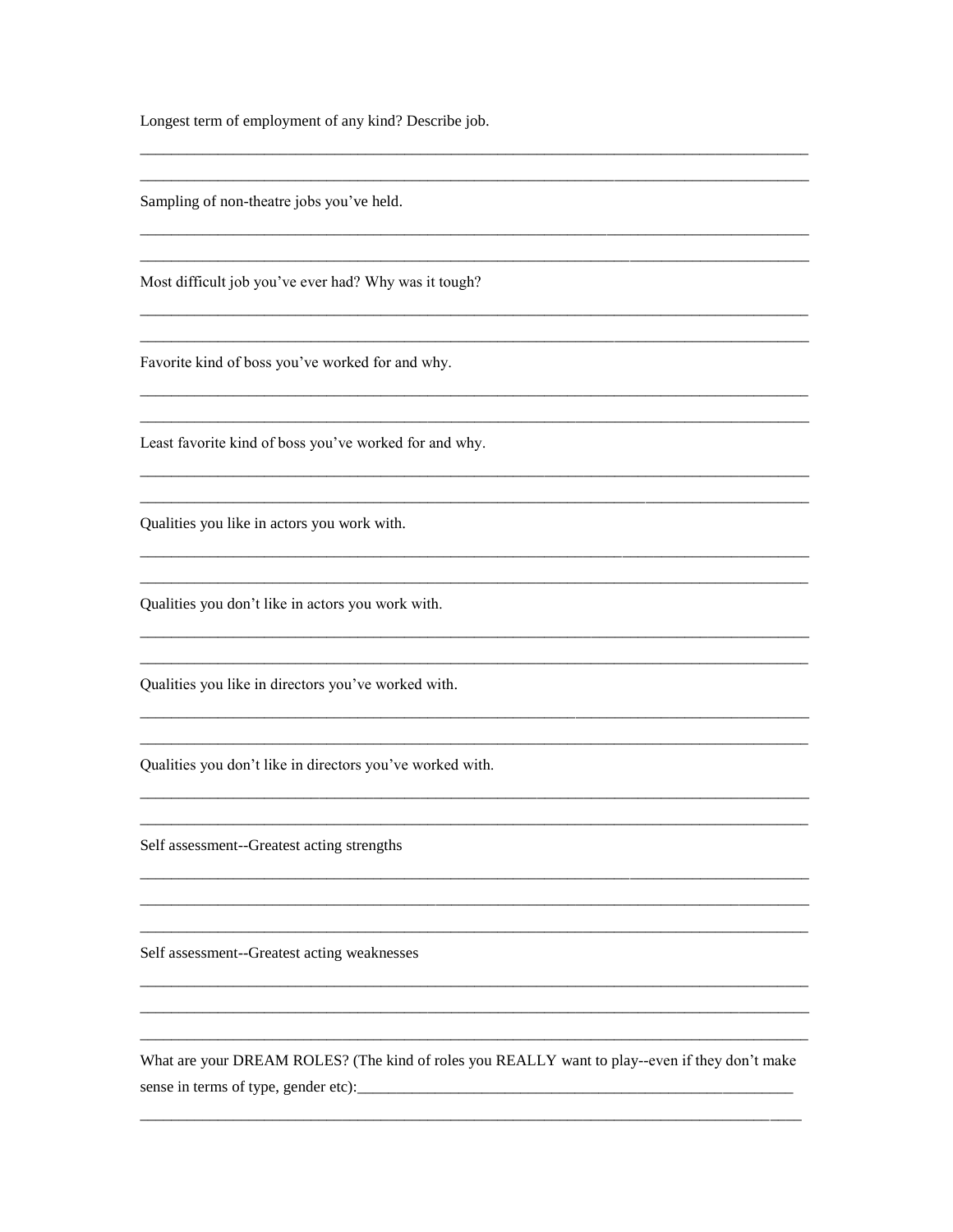How do you feel about building a character by starting with external stuff (posture, voice, gait, gestures, etc.) and basically "working from the outside in?"

Have you worked this way before? Describe\_\_\_

How do you feel about building a character by starting with determining actions, objectives, obstacles, and emotional truth and basically "working from the inside out?"

Have you worked this way before? Describe

Are you interested playing characters of your opposite gender and/or would you prefer to play characters of your own gender? Explain please!

What kind of rehearsal process do you work best in?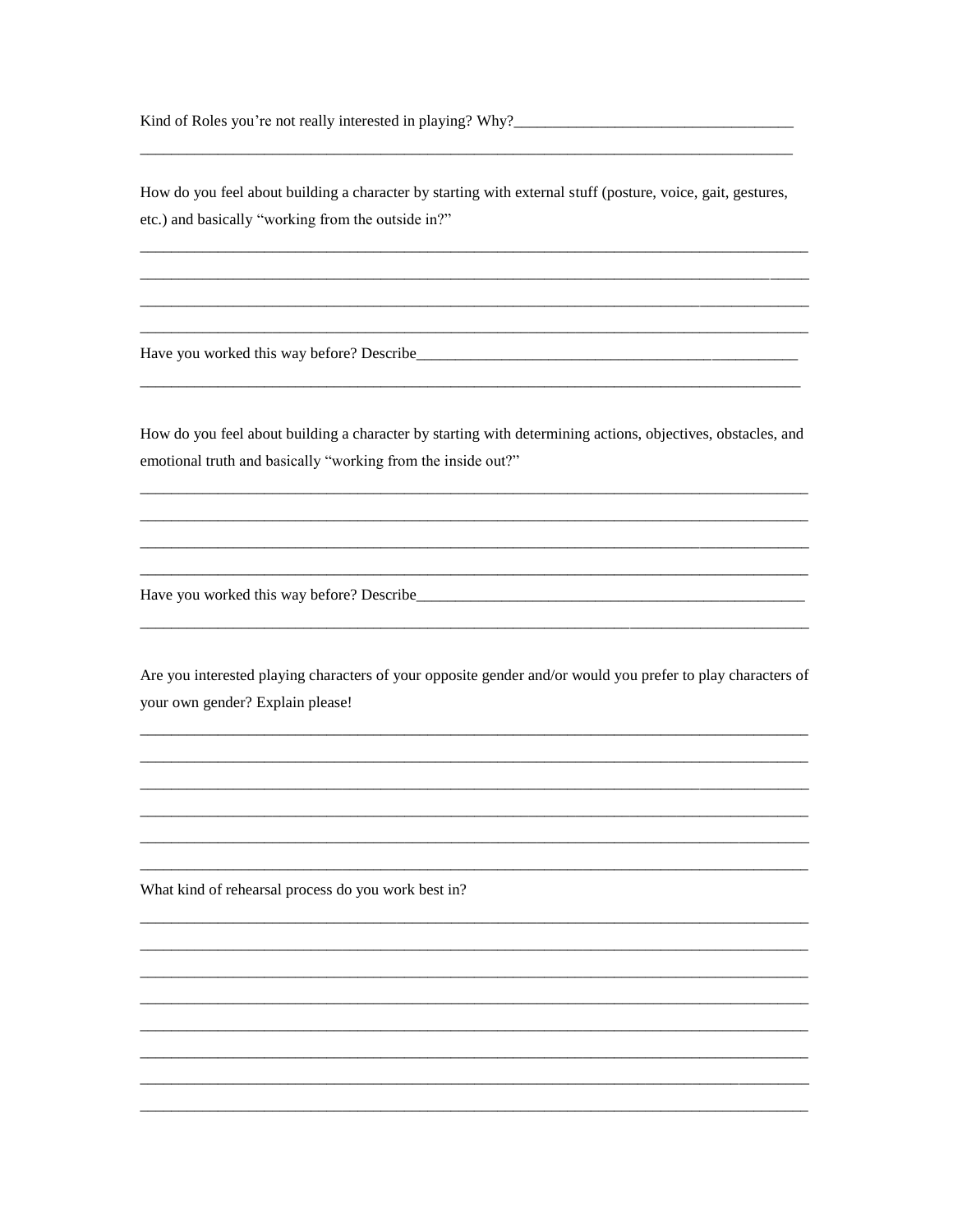What theatre skills do you have that you could teach in a 1-1.5 hour theatre camp class to 5-17 year olds (1X a wk for 2 weeks)? **BE SPECIFIC AND THOROUGH. THESE GET TURNED INTO YOUR TCHG ASSIGNMENT IF CAST—THIS IS AN UBER IMPORTANT QUESTION TO US!**

1) 2)

3)

4)

Please describe your training and experience with these choices:

## **\*\*\*CONFLICTS: WE CANNOT CAST ACTORS WITH ANY KIND OF CONFLICT\*\*\***

"I attest that currently I have no conflicts--no other social, school or employment engagement or contract- within the summer festival season (approx. dates June  $10<sup>th</sup> - Aug. 24th$ ) and that if I am cast I will not take on any for the time period that I am under contract to Theatre Under The Stars."

\_\_\_\_\_\_\_\_\_\_\_\_\_\_\_\_\_\_\_\_\_\_\_\_\_\_\_\_\_\_\_\_\_\_\_\_\_\_\_\_\_\_\_\_\_\_\_\_\_\_\_\_\_\_\_\_\_\_\_\_\_\_\_\_\_\_\_\_\_\_\_\_\_\_\_\_\_\_\_\_\_\_\_\_\_\_ \_\_\_\_\_\_\_\_\_\_\_\_\_\_\_\_\_\_\_\_\_\_\_\_\_\_\_\_\_\_\_\_\_\_\_\_\_\_\_\_\_\_\_\_\_\_\_\_\_\_\_\_\_\_\_\_\_\_\_\_\_\_\_\_\_\_\_\_\_\_\_\_\_\_\_\_\_\_\_\_\_\_\_\_\_\_ \_\_\_\_\_\_\_\_\_\_\_\_\_\_\_\_\_\_\_\_\_\_\_\_\_\_\_\_\_\_\_\_\_\_\_\_\_\_\_\_\_\_\_\_\_\_\_\_\_\_\_\_\_\_\_\_\_\_\_\_\_\_\_\_\_\_\_\_\_\_\_\_\_\_\_\_\_\_\_\_\_\_\_\_

**Actor initials here\_\_\_\_\_\_\_\_\_** 

**That said, if you have conflicts, please explain what they are/the dates, here:\_\_\_\_\_\_\_\_\_\_\_\_\_\_\_\_\_\_\_** 

**Can you bring a car to NH?** Circle one: Yes No **Auto insurance?** Yes No

**\_\_\_\_\_\_\_\_\_\_\_\_\_\_\_\_\_\_\_\_\_\_\_\_\_\_\_\_\_\_\_\_\_\_\_\_\_\_\_\_\_\_\_\_\_\_\_\_\_\_\_\_\_\_\_\_\_\_\_\_\_\_\_\_\_\_\_\_\_\_\_\_\_\_\_\_\_\_\_\_\_\_\_\_**

**Valid driver's license?** Yes No **Do you have health/medical insurance**? Yes No Provider:

## **THE FOLLOWING IS CONFIDENTIAL AND WILL BE HANDLED AS SUCH. NO-ONE OTHER THAN STAFF WILL KNOW THE INFO PROVIDED ON THIS MEDICAL PORTION:**

**Health and Medical Disclosure** (Since we are a rigorous outdoor residential rep, we need to know how we can best work with you if you have health issues. It helps determine housing. **Info is kept confidential**:

\_\_\_\_\_\_\_\_\_\_\_\_\_\_\_\_\_\_\_\_\_\_\_\_\_\_\_\_\_\_\_\_\_\_\_\_\_\_\_\_\_\_\_\_\_\_\_\_\_\_\_\_\_\_\_\_\_\_\_\_\_\_\_\_\_\_\_\_\_\_\_\_\_\_\_\_\_\_\_\_\_\_\_\_\_

\_\_\_\_\_\_\_\_\_\_\_\_\_\_\_\_\_\_\_\_\_\_\_\_\_\_\_\_\_\_\_\_\_\_\_\_\_\_\_\_\_\_\_\_\_\_\_\_\_\_\_\_\_\_\_\_\_\_\_\_\_\_\_\_\_\_\_\_\_\_\_\_\_\_\_\_\_\_\_\_\_\_\_\_\_

\_\_\_\_\_\_\_\_\_\_\_\_\_\_\_\_\_\_\_\_\_\_\_\_\_\_\_\_\_\_\_\_\_\_\_\_\_\_\_\_\_\_\_\_\_\_\_\_\_\_\_\_\_\_\_\_\_\_\_\_\_\_\_\_\_\_\_\_\_\_\_\_\_\_\_\_\_\_\_\_\_\_\_\_\_\_ \_\_\_\_\_\_\_\_\_\_\_\_\_\_\_\_\_\_\_\_\_\_\_\_\_\_\_\_\_\_\_\_\_\_\_\_\_\_\_\_\_\_\_\_\_\_\_\_\_\_\_\_\_\_\_\_\_\_\_\_\_\_\_\_\_\_\_\_\_\_\_\_\_\_\_\_\_\_\_\_\_\_\_\_\_\_

\_\_\_\_\_\_\_\_\_\_\_\_\_\_\_\_\_\_\_\_\_\_\_\_\_\_\_\_\_\_\_\_\_\_\_\_\_\_\_\_\_\_\_\_\_\_\_\_\_\_\_\_\_\_\_\_\_\_\_\_\_\_\_\_\_\_\_\_\_\_\_\_\_\_\_\_\_\_\_\_\_\_\_\_\_

List daily medications\_\_\_\_\_\_\_\_\_\_\_ \_\_\_\_\_\_\_\_\_\_\_\_\_\_\_\_\_\_\_\_\_\_\_\_\_\_\_\_\_\_\_\_\_\_\_\_\_\_\_\_\_\_\_\_\_\_\_\_\_\_\_\_\_\_\_

Do you have any medical/physical conditions? **If yes, describe:** 

Are you currently under psychiatric care/counseling? Yes No **If yes, please explain/describe**:

Do you have any allergies (seasonal, food, insect or otherwise)? If yes, describe:\_\_\_\_\_\_\_\_\_\_\_\_\_\_\_\_\_\_\_\_\_

## **\*\*\*WE ARE A NON-SMOKING COMPANY\*\*\***

Do you smoke? (circle one) yes no